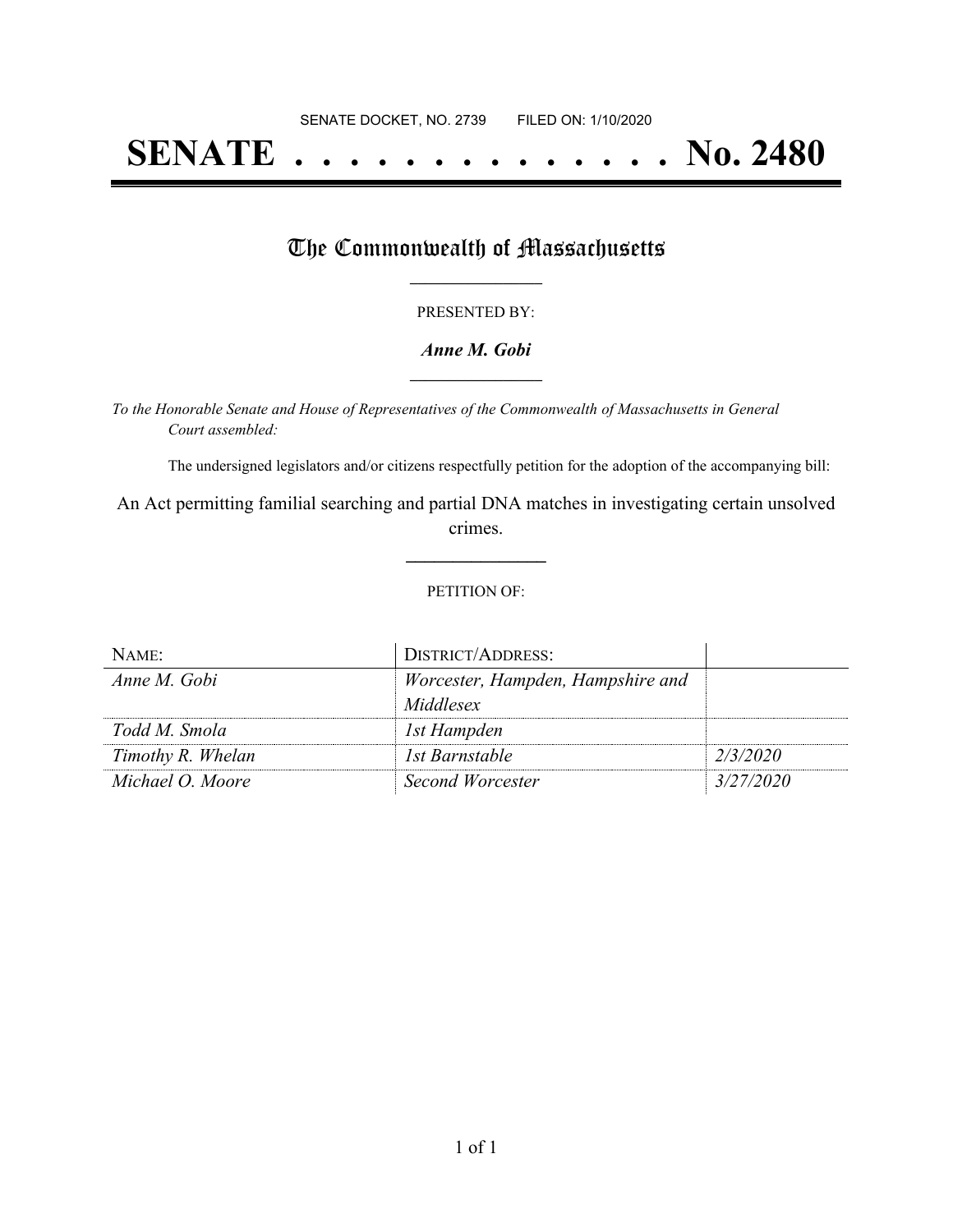#### SENATE DOCKET, NO. 2739 FILED ON: 1/10/2020

## **SENATE . . . . . . . . . . . . . . No. 2480**

By Ms. Gobi, a petition (accompanied by bill, Senate, No. 2480) (subject to Joint Rule 12) of Anne M. Gobi and Todd M. Smola for legislation to permit familial searching and partial DNA matches in investigating certain unsolved crimes. The Judiciary.

### The Commonwealth of Massachusetts

**In the One Hundred and Ninety-First General Court (2019-2020) \_\_\_\_\_\_\_\_\_\_\_\_\_\_\_**

**\_\_\_\_\_\_\_\_\_\_\_\_\_\_\_**

An Act permitting familial searching and partial DNA matches in investigating certain unsolved crimes.

Be it enacted by the Senate and House of Representatives in General Court assembled, and by the authority *of the same, as follows:*

- 1 SECTION 1. Chapter 22E of the General Laws is hereby amended by inserting after
- 2 section 10 the following section:-
- 3 Section 10A. (a) As used in this section, the following words shall have the following
- 4 meanings unless the context clearly requires otherwise:
- 5 "Allele", one of the alternate forms of the DNA at a particular genetic locus.
- 6 "Blind external proficiency testing", a test sample that is presented to a forensic
- 7 laboratory for forensic DNA testing through a second agency and which appears to the analyst to
- 8 involve routine evidence submitted for forensic DNA testing.
- 9 "Casework evidence DNA profile", a DNA profile that is derived from biological
- 10 evidence originating from and associated with the commission of a crime. "Convicted offender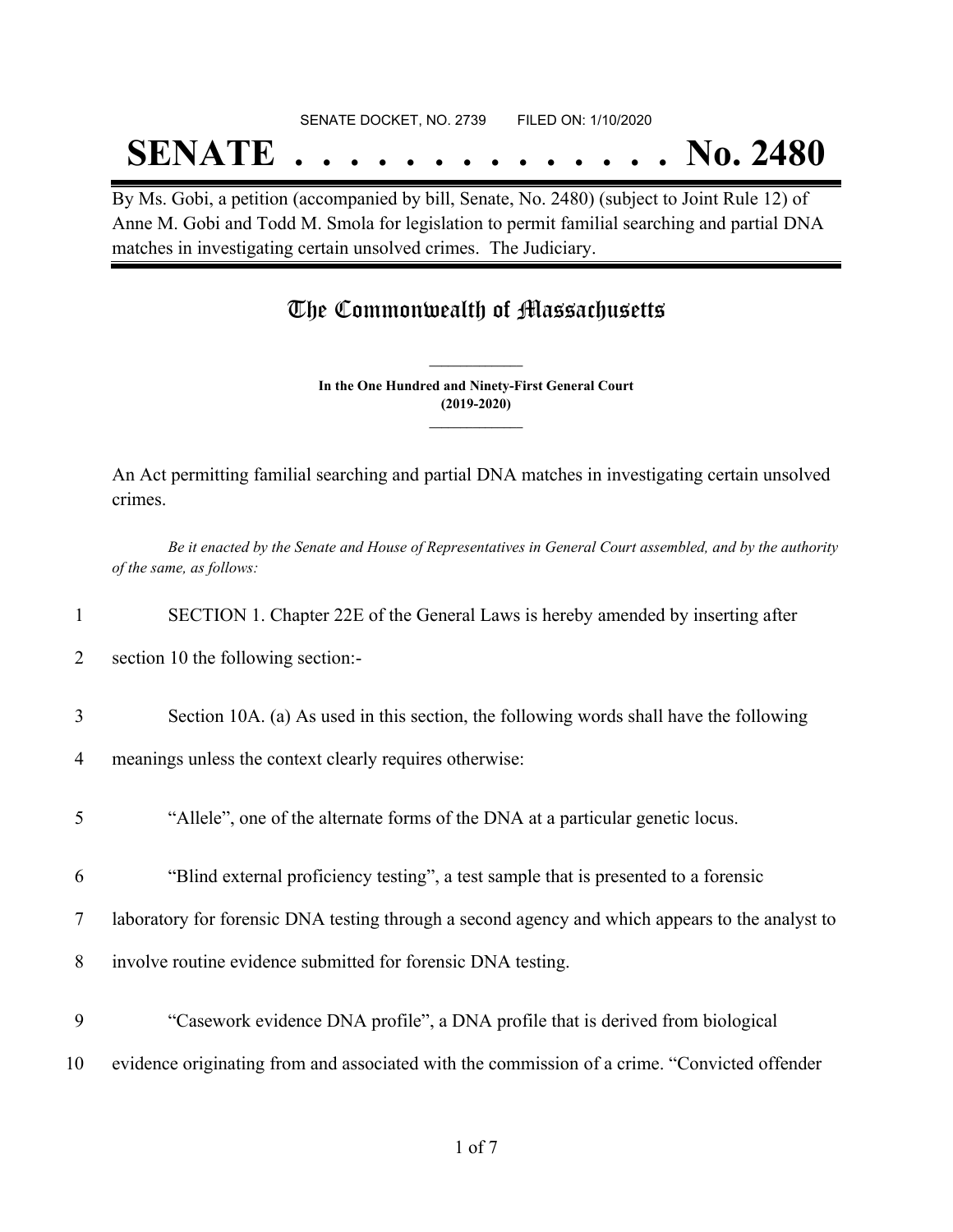DNA profile", the DNA profile generated by the testing of a biological sample collected from a designated offender.

"Designated offender", a person convicted of a felony.

 "DNA profile", a set of DNA identification characteristics that may permit the DNA of a person to be distinguishable from that of another person; provided, however, that for STR DNA profiles, "DNA profile" shall mean the list of alleles carried by a particular individual at a specific set of genetic loci.

 "Familial searching", the process of purposefully searching a DNA databank for partial matches or indirect associations between a convicted offender's DNA profile and a DNA profile developed from crime scene evidence.

 "Forensic DNA index", the electronic database in CODIS that contains DNA profiles generated from casework evidence by forensic DNA laboratories.

 "Forensic DNA laboratory", a forensic laboratory operated pursuant to section 7 that performs forensic DNA testing on a crime scene or material derived from the human body for use as evidence in a criminal proceeding or for the purpose of identification.

 "Forensic DNA profile", a DNA profile that is derived from biological evidence originating from and associated with the commission of a crime.

 "Forensic DNA testing", a test that employs techniques to examine DNA derived from the human body for the purpose of providing information to resolve issues of identification; provided, however, that regulation adopted pursuant to this chapter shall not include DNA testing on materials derived from the human body for the purpose of determining a person's

of 7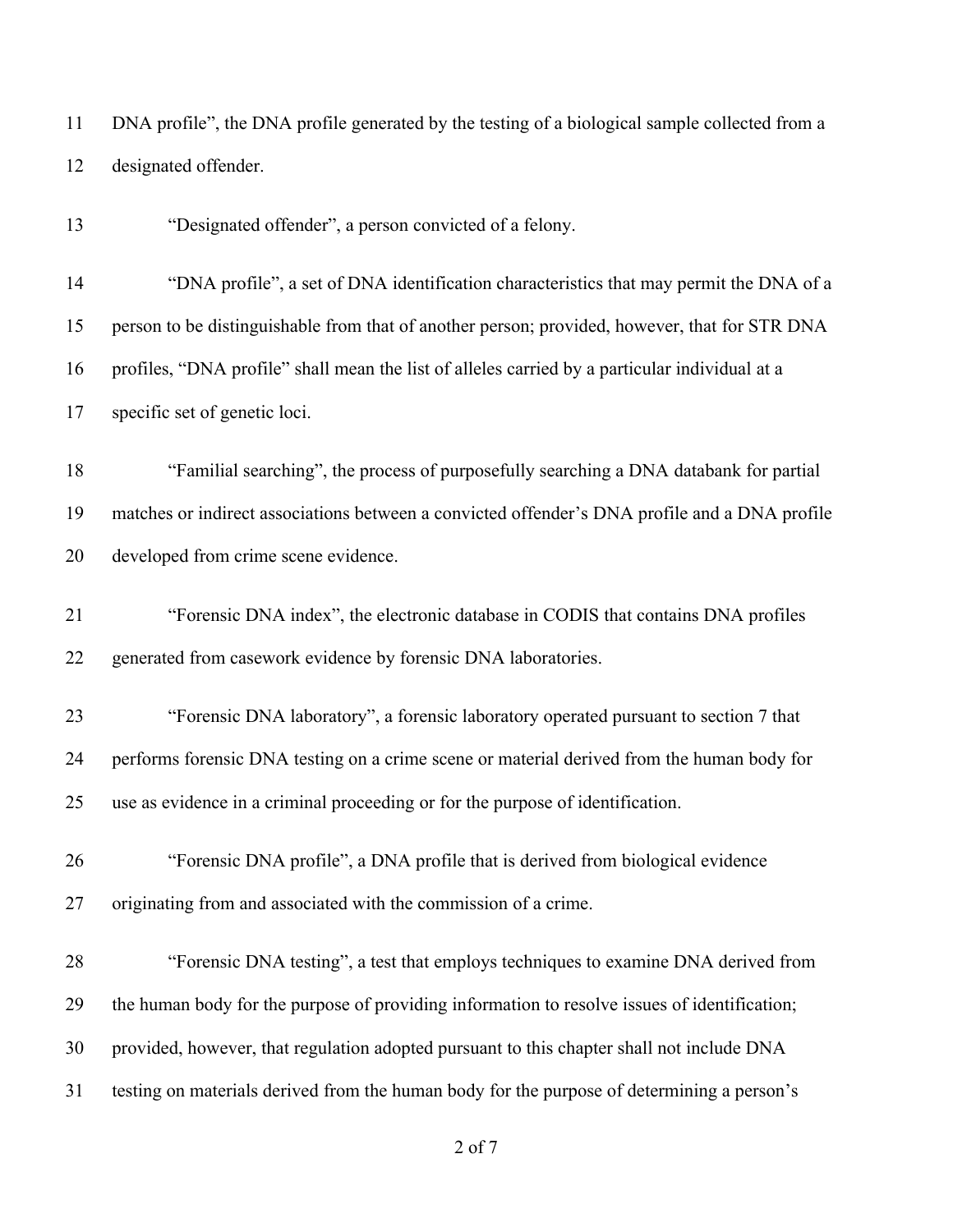genetic disease or medical condition and shall not include a laboratory operated by the federal government..

 "Forensic laboratory", a laboratory operated by the commonwealth or a local government that performs forensic testing on evidence in a criminal investigation or proceeding or for the purpose of identification.

 "Indirect association" or "partial match", the determination during the CODIS candidate match confirmation process that a forensic index DNA profile is similar to a DNA profile in the convicted offender index or subject index and a comparison reveals that the offender or subject is not the source of the DNA profile but may be a relative of the source of the forensic index profile.

"LDIS", local DNA index system.

 "Loci", shall mean the specific chromosomal locations of genes or other DNA elements, such as an STR.

 "Mitochondrial DNA analysis" or "mtDNA analysis", the analysis of genetic polymorphisms that occur in the DNA of mitochondria.

"STR", short tandem repeat.

 "STR analysis", a form of testing that provides DNA profiles for loci that contain simple DNA unit repeats.

 "Subject DNA profile", the DNA profile generated by analysis of a biological sample collected from a person convicted of a crime whose specimen was collected pursuant to sections 3 and 4, inclusive.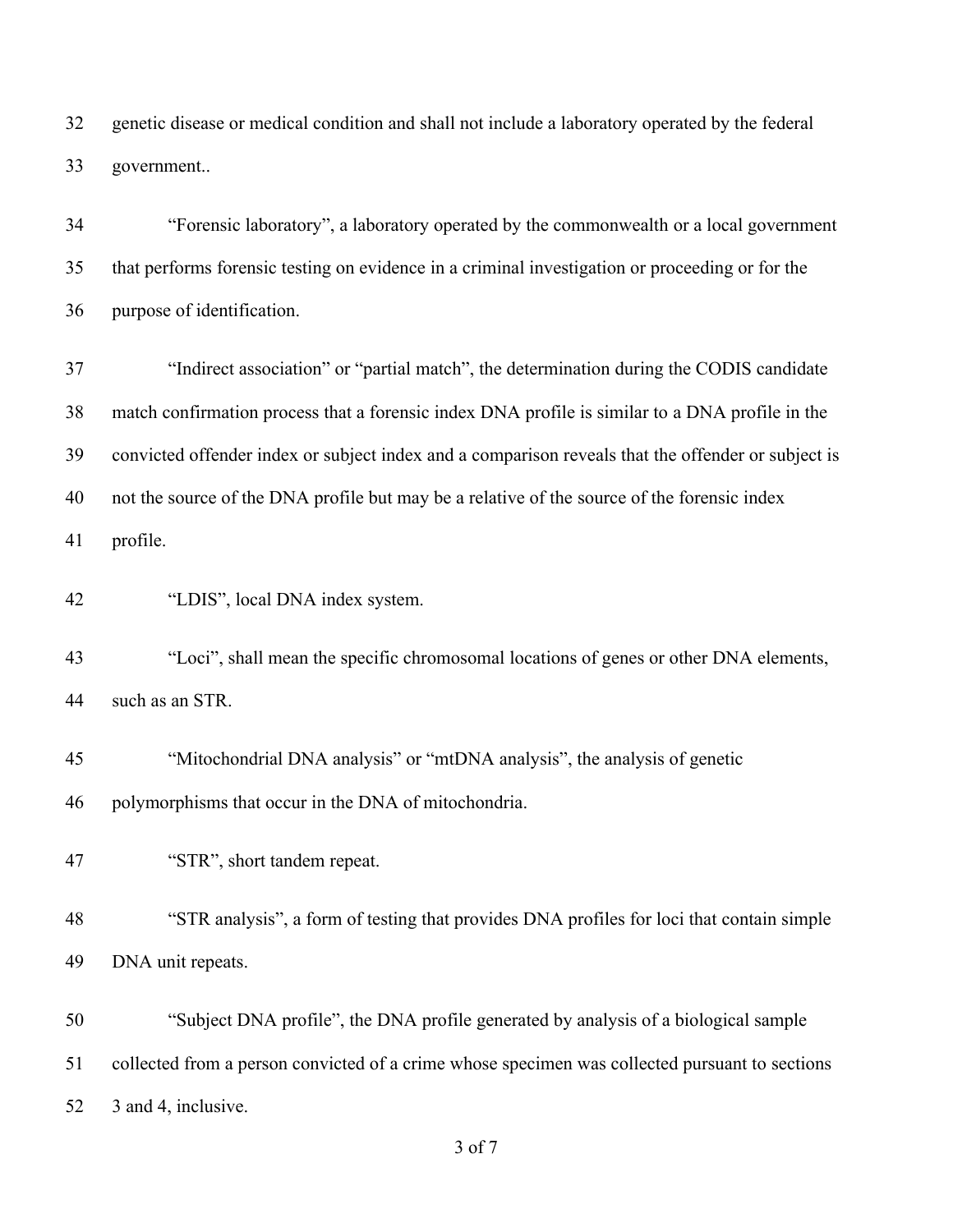"Subject index", the electronic database containing DNA profiles generated from a person convicted of a crime whose DNA specimen was collected: (i) after a criminal trial; (ii) pursuant to a plea agreement; (iii) as a condition of participation in a temporary release, comprehensive alcohol and substance abuse treatment or shock incarceration program; (iv) as a condition of release on parole, post-release supervision, presumptive release or conditional release on a definite or indefinite sentence; or (v) as a condition of probation or interim probation supervision.

"Y-STR", STR loci on the Y-chromosome.

 (b) The director shall promulgate regulations that permit familial searching and the release of partial matches to police departments in cities and towns, to the department, to the department of correction, to a sheriff's department, to the parole board or to prosecuting officers within the commonwealth for cases involving violent felony offenses, homicides and burglary.

 (c) The regulations shall permit the use of familial searching and require the release of the results of such a search to police departments in cities and towns, to the department, to the department of correction, to a sheriff's department, to the parole board or to prosecuting officers within the commonwealth if, upon application by a public servant acting in the course of the public servant's official duties, a court determines that:

 (i) there is reasonable cause to believe that a familial search using the crime scene DNA 71 profile may result in a partial DNA match;

 (ii) the crime scene DNA profile derives from a single source and contains not less than 73 10 of the CODIS core loci;

of 7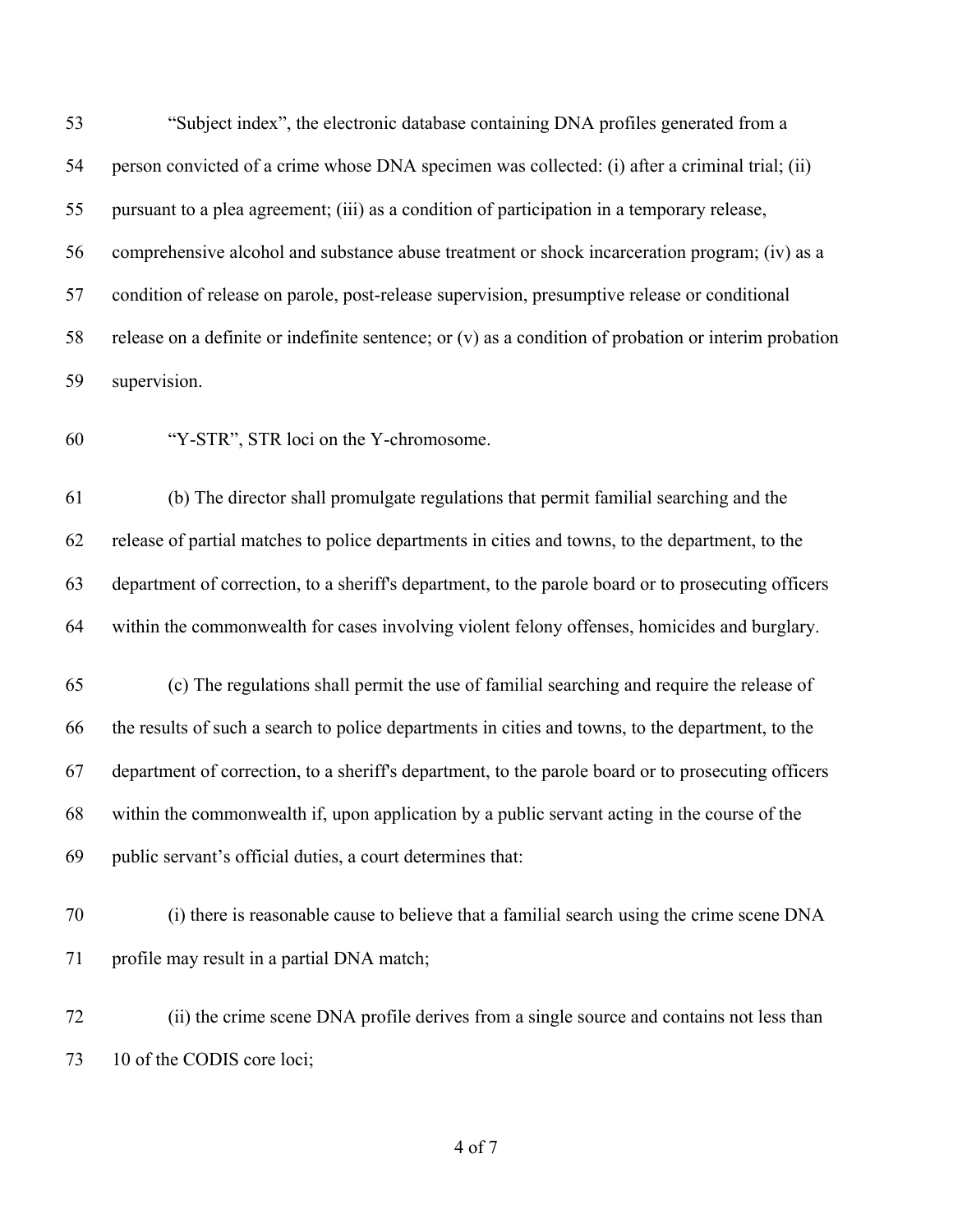(iii) the crime is unsolved and all practicable investigative leads have been exhausted;

 (iv) the DNA laboratory has run an exact match on the crime scene DNA profile with negative results;

 (v) a police department in a city and town, the department, the department of correction, a sheriff's department, the parole board or a prosecuting officer within the commonwealth makes a written request that the DNA laboratory conduct a familial search on the crime scene DNA profile;

 (vi) a police department in a city and town, the department, the department of correction, a sheriff's department, the parole board or a prosecuting officer within the commonwealth commit to further investigation of the case if the name of the potentially related offender is released and the name of the potentially related offender will be treated as a confidential, non-public investigative lead;

 (vii) an LDIS search has been performed using the crime scene profile in the forensic unknown index;

 (viii) the agency or person submitting the request has committed to pursue further investigation of the case if the name is released; and

 (ix) the submitting laboratory has confirmed that the release of the name will be followed by a report to the investigating law enforcement agency; provided, however, that the report will indicate that the match is indirect and will also indicate that the available data suggests that the source of the evidentiary DNA pattern is potentially a relative of the convicted offender.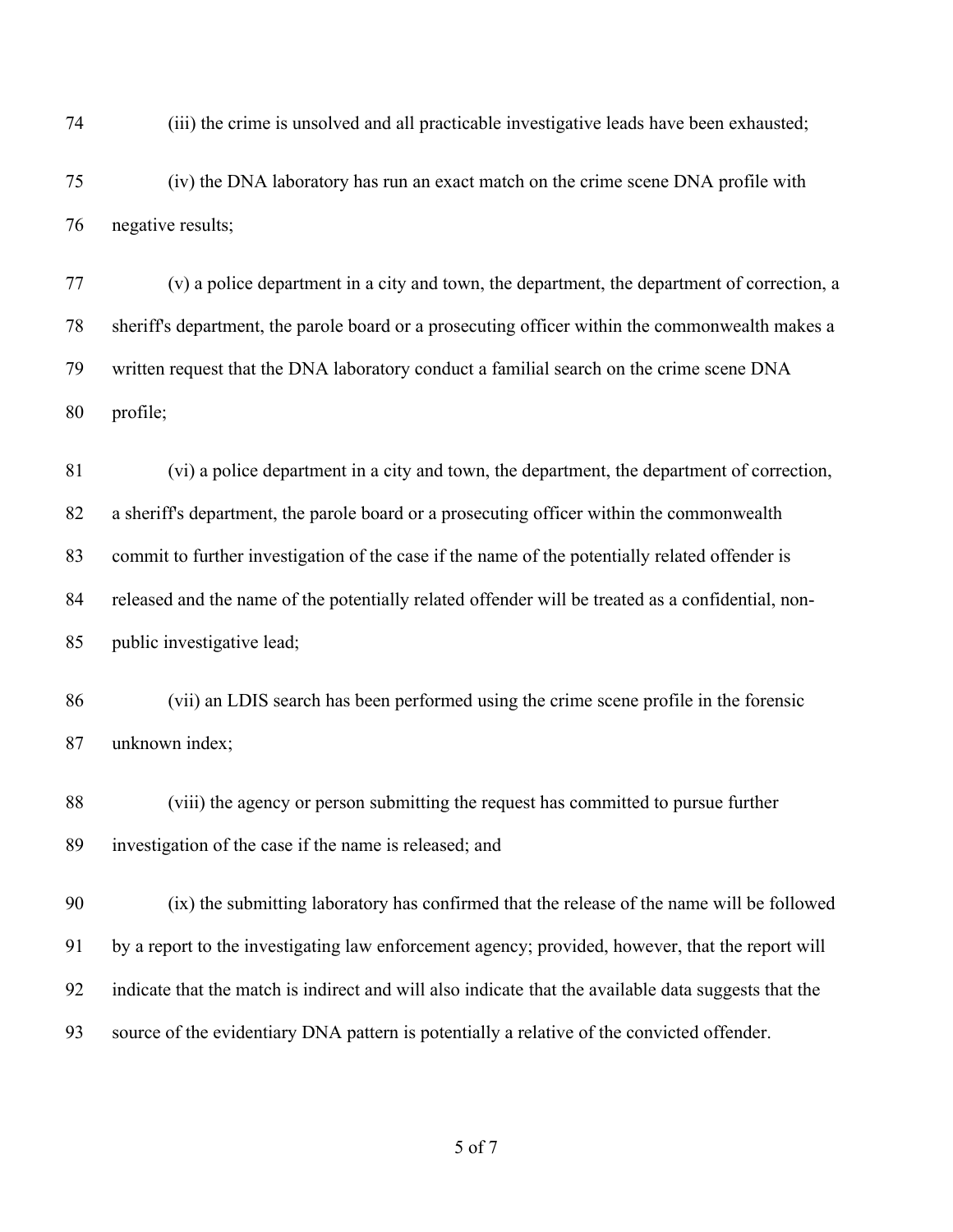(d) If a laboratory finds a partial match as a result of a standard search of a DNA index but does not receive an exact match, the laboratory shall first contact the submitting agency and the appropriate prosecutor to confirm that they are committed to pursue further investigation of the case if the name is released. After receiving written confirmation from the submitting agency and the appropriate prosecutor, the laboratory shall follow the steps outlined in subsection (c).

 (e) The report generated from the submitting laboratory to the investigating law enforcement agency shall indicate that: (i) the match is a result of familial searching or is a partial match resulting from a standard search of a DNA index; (ii) the information provided is a confidential, non-public investigative lead; and (iii) the available data suggests that the sources of the evidentiary DNA pattern is potentially a relative of the convicted offender but is not conclusive evidence of the same.

 (f) The division will provide the match information to the state DNA database to calculate and report whether the appropriate statistical threshold has been met.

 (g) Upon receiving a completed application from a forensic DNA laboratory and confirmation from the database that the appropriate statistical threshold has been met, the division shall release the name of the offender to the laboratory who shall release the information to the investigating law enforcement agency after a court has determined that all of the requirements in subsection (c) have been satisfied. If the appropriate statistical threshold is not supported by the available data, then testing of additional loci of the offender sample may be required and may include Y-STR or mtDNA analysis. If the subsequent testing does not meet the appropriate threshold, the database will notify the division and the offender's name will not be released.